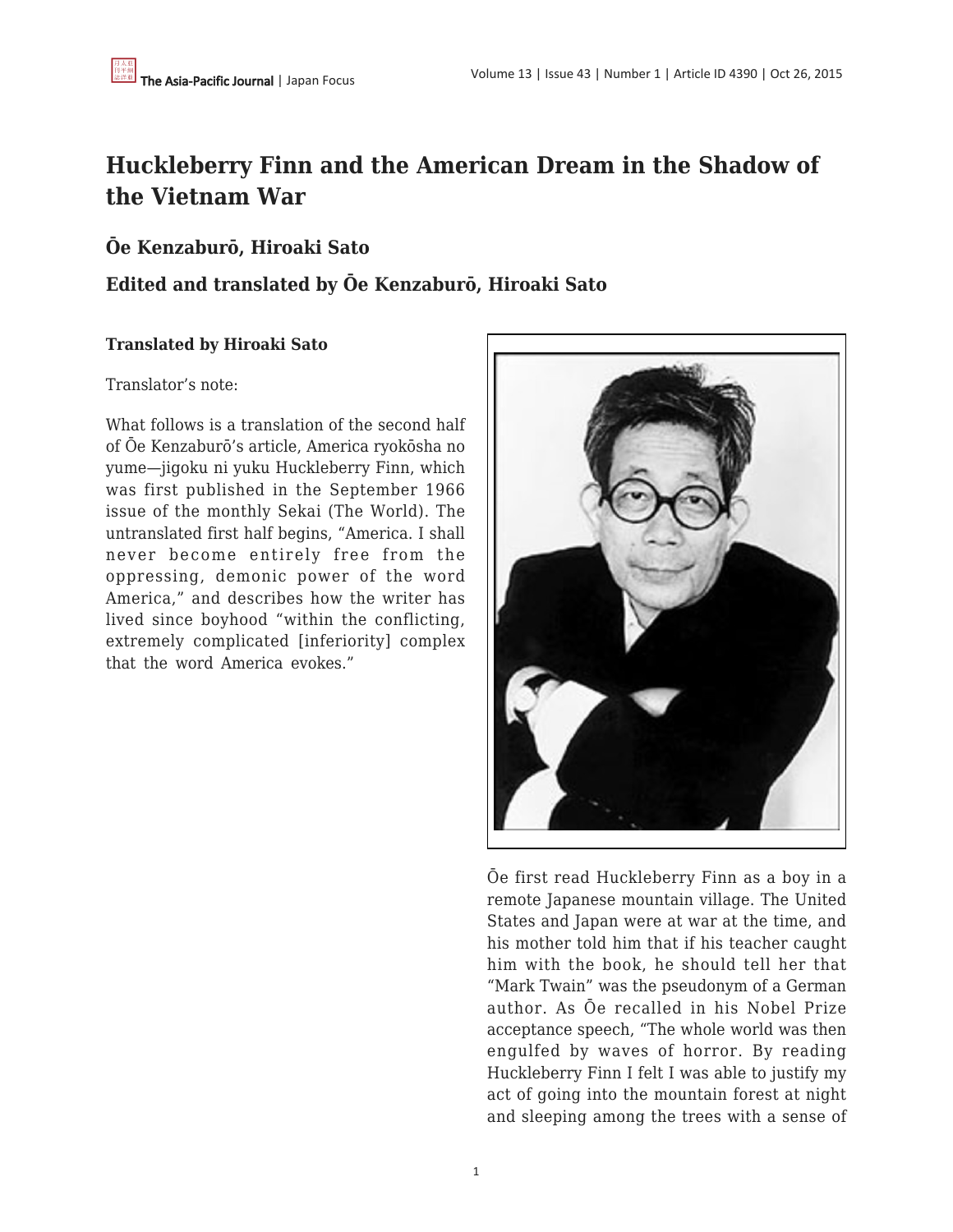

security which I could never find indoors." Twain's novel would make its presence felt throughout Ōe's own books—which often center on marginal people and outcasts, on existential heroes sickened by civilization who choose to "light out for the territory"—including his new novel, [Death by](http://www.groveatlantic.com/?author=Kenzaburo+Oe#page=isbn9780802124012) [Water](http://www.groveatlantic.com/?author=Kenzaburo+Oe#page=isbn9780802124012).

Ōe, who won Japan's prestigious Akutagawa Prize when a 23-year-old student, in 1958, becoming the youngest writer to do so, was a French literature major at the University of Tokyo. He attended an international summer seminar at Harvard University in 1965 at a time when he was preoccupied with issues of the Vietnam War, the atomic bomb, and race relations, subjects that he would explore in his writing and speeches over subsequent decades. Ōe won the Nobel Prize for literature in 1994. Hiroaki Sato

The summer of 1965, one morning, about the hour when the already sharp sunshine was further heating the air that was dry and not hard to bear, I was in America—Cambridge, Massachusetts—facing the subway entrance at Harvard Square, the plaza in front of the university, and the newsstand surrounding it selling foreign magazines and newspapers, not to mention America's domestic magazines and newspapers, waiting for the moment for the traffic signals to change so I might cross. I was holding on my chest a large paper bag with salami sandwiches and bread that I was going to take to the sea that afternoon and eat with friends, orange juice, also a bottle of bourbon. In my trouser pocket I had a small edition of Adventures of Huckleberry Finn that felt bulky on my thigh through lightweight summer trousers. Sweat, heat. But with that inciting mood of a summer morning that invigorates human beings, and also, with a sense of exhaustion, I was enjoying the morning as I chatted with a French woman writer who was already beginning not to be young, who was standing by me also staring at the traffic signals.

Like me, she was a member of Harvard University's international summer seminar, and in accordance with the unwritten rule of the seminar, I was speaking with her in English. I should have been able to talk with this French writer in French, too, but the fact that we were, quite naturally, speaking in English seems important for recreating my mood of that morning. I had arrived in America some fifty days earlier. That evening, as I joined the crowd in the plaza, I experienced a tumultuous feeling about the racial diversity of the people around me. And I felt excluded from that tumult. For all that, just about fifty days later, I, like my French comrade, was using the same language as those around me without any particular sense of strangeness. Furthermore, we two outsiders were exchanging views critical of the political trends of that country, in the language of that country. The atmosphere that enabled us to do so naturally deeply pervaded that university town.



I had just spoken of American bombing of North Vietnam, noting that Gen. LeMay was a leading force in pushing the hard-line policy in the Joint Chiefs of Staff, that LeMay had developed the plan for dropping the atomic bombs in Hiroshima and Nagasaki, and that he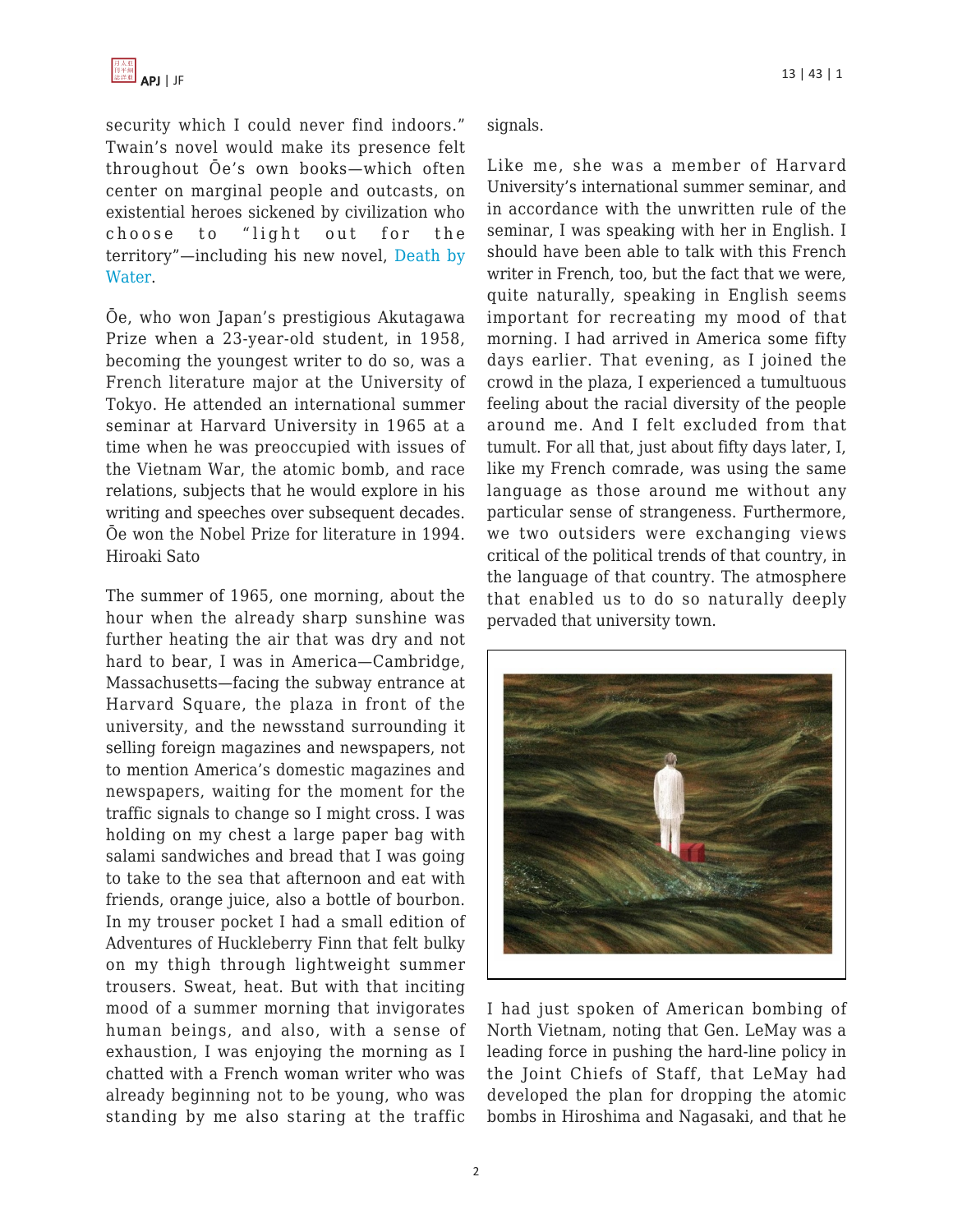had received the First Order of Merit with the Grand Cordon of the Rising Sun from the Japanese government for his contribution to the expansion of the Japanese Self-Defense Forces.<sup>1</sup> Several months later I read America's radical independent journalist, I.F. Stone, touching on the heart of the matter and quoting LeMay in a recent AP interview to the effect that 'We can accomplish our mission better by the use of the Air Force than by the use of the ground forces.' By 'our mission,' he meant: North Vietnam, you better surrender; otherwise, we'll burn your country up. In his recently published autobiography, $^2$  he pointed out that, when the Korean War erupted, 'what I proposed at once was to attack the North and incinerate all the major cities just as the U.S. did to Japan during the Second World War.' 'I believed that that would end the war extremely fast, with minimal damage.' That was also LeMay's prescription for winning in Vietnam.

LeMay reveals that for three years—that is, since 1962—he had been urging the Joint Chiefs of Staff that the way to end the war in Vietnam was to let them know that 'we're going to bomb them back into the Stone Age.' 'We'll push them back to the Stone Age not with our ground forces but with the naval and air forces.' This is one of his favorite phrases; in World War II he boasted that the Japanese air raids 'were driving them back to the Stone Age.' The Stone Age is a metaphor for the days when brute force reigned supreme; instinctively LeMay harks back to it."

Gen. LeMay's obsession with the Stone Age is a direct result of his experience of Hiroshima and Nagasaki and the steadily ballooning stockpile of nuclear weapons. Our government had decorated such a man. Of Hiroshima's protests, a government official said, "My house was burnt down during an air raid, too, but that was twenty years ago. To go beyond love and hate to award a medal to a soldier who bombed numerous Japanese cities during the war, that's fitting for the people of a great nation,

easygoing and good, isn't it?" I once wrote of this, calling it a betrayal of human beings in Hiroshima. Yet I, too, did not realize that these words and the decoration would encourage Gen. LeMay to have greater confidence in bombing North Vietnam. When we think that LeMay, in planning to napalm North Vietnam, rather than bearing in mind the images of Hiroshima's ghastly corpses and those who are still alive and suffering, had nothing but the memories of the First Order of Merit with the Grand Cordon of the Rising Sun and the easygoing people of the victim nation, should not we Japanese have a terrible image before our eyes?

When I talked about Gen. LeMay's roles of today and yesterday, the French woman writer told me that several days ago, on the 20th anniversary of the dropping of an atomic bomb on Hiroshima, a disk jockey at a local Massachusetts station who sang, "Happy Birthday, Hiroshima Day! Happy Birthday, Hiroshima Day!" was fired on the spot.

I asked her, "Did you hear the broadcast yourself or did you read a report on it in a newspaper?" Jus then, four American youths riding in a Volkswagen with its top down (resembling a deep boot that can carry human beings) raced by just inches from us, shouting words of derision at us. The words I was able to understand were something like, "Hey, did you learn your lesson?" and a phrase that I had thought had become extinct, "yellow peril." Also my woman friend was ridiculed, though of course it was not the fact, for having sexual relations with the yellow race.

And so I suddenly remembered that it was the morning of August 15 (the date of Japan's surrender) and, realizing that I had been utterly unconscious of it till then, I felt deeply disturbed on both counts. Then, the bundle of elastic threads of mutually contradictory remembrances and emotions concerning America, and the enormous sense of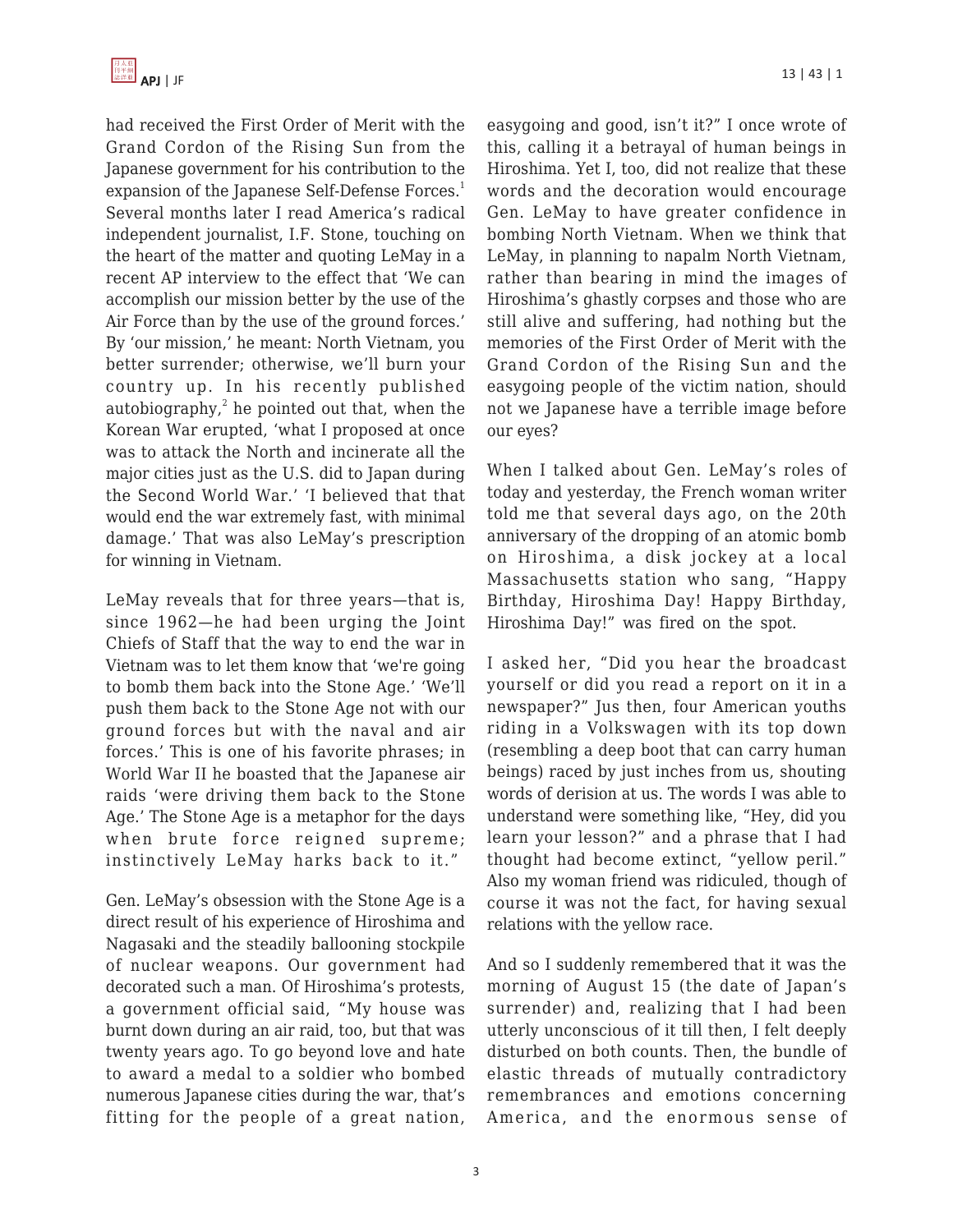

humiliation, sense of liberation, and sense of freedom on that day twenty years earlier and since, overwhelmingly filled me with almost blinding force. At the same time, caught between the expression of the woman friend who, standing next to me as she was, pretended not to have noticed the ridicule from the Volkswagen and the voice of nakedly sexual derision, I felt my face turning red. The phrase "yellow peril" reminded me of the picture of a bespectacled buck-toothed ugly midget figure that was an exact caricature of the "Jap" that cheerful American female college students had shown to a group of Japanese students in my high school days. I was looking at myself through the eyes of that American comic artist. I, who until that moment, was feeling comfortable in the Harvard Square crowd, suddenly found myself alone, a bespectacled buck-toothed midget, an ugly Japanese in a comic strip. And, with no evidence whatsoever, I felt as if this comical caricature of me was trying to seduce the white woman standing next to me, and was most upset, involved as I was with sexual feeling. I felt deeply isolated and helpless, in a sort of terror. I felt like running into the entrance of the dark bar just behind us and hiding among the alcoholics who inhabit it from morning on. But the signal had changed to the blue light shaped like a walking human being and the French woman writer, having taken one step into the street, was looking back at me in puzzlement. It was obvious that I had to cross, so I felt even more intimidated. Looking at the newsstand at the center of the plaza as if it were something dazzling, my legs feeble, body clumsily bent, comically yes, I was about to step forward . . . when, as if utterly unrelated to our conversations up to then, my friend spoke furiously. Her language, too, had switched from English to French, her tone challenging:

"I can't understand why you see a film like "Dr. Strangelove" and aren't put off by the way wars and nuclear weapons are treated in it."

\*\*\*

Reflecting on this experience on a summer morning in Cambridge that lasted only a few seconds, I am led in two directions. Toward two books, but the latter in particular, which allows me to link to my essential sense of America.

The first book is what The Saturday Review called "a novella of a hair-raising racial protest like a scream in the dark" that the black writer Chester Himes published in the year World War II ended: If He Hollers Let Him Go. There is a black youth. The war begins, and he is working at a shipyard; he is in love with a daughter of a prosperous black elite family. He is a youth with potential who plans to go to college once the war is over. But from a certain moment on, he becomes a completely scared human being. Or he ends up noticing that he is a human being who has been scared throughout his life. The black youth comes to be hunted down for an attempted rape through trickery by a white female worker. After being captured and jailed, he is eventually sent to the military. Why did the youth end up becoming so scared, and how did he come to realize that he had been scared all his life?

When the war started, the youth saw Japanese Nisei in Los Angeles being sent to the camps. "Maybe it had started then, I'm not sure, or maybe it wasn't until I'd seen them send the Japanese away that I'd noticed it. Little Riki Oyana singing 'God Bless America' and going to Santa Anita with his parents next day. It was taking a man up by the roots and locking him up without a chance. Without a trial. Without a charge. Without even giving him a chance to say one word. It was thinking about if they ever did that to me, Robert Jones, Mrs. Jones's dark son, that started me getting scared."<sup>3</sup>

That morning in Cambridge, I was identifying with both the Japanese Nisei being sent to a concentration camp and the black youth who began to be scared by having premonitions about his similar fate. Of course, no one came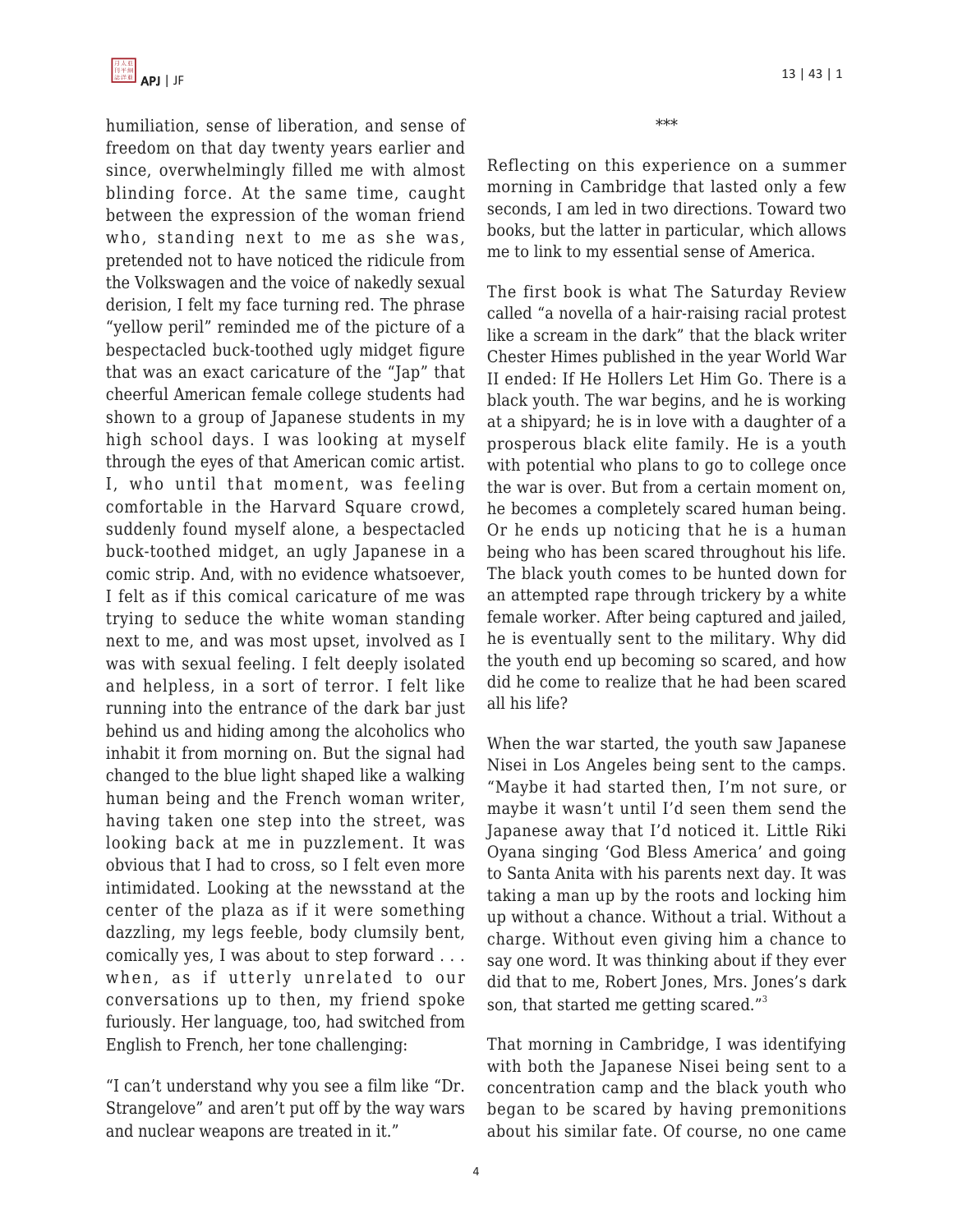

to take me up by the roots. But for nearly fifty days until that morning, since my arrival in America, I had not been scared for a single moment. I had not looked at myself with the caricaturing eyes of an American, that is, with the most sharply objectifying eyes that the Japanese in America could suffer. When I was watching TV with seminar comrades in the common room of the dormitory, even when more or less caricatured Japanese appeared on the screen, no one paid attention to me, and I couldn't care less, either. In other words, for nearly fifty days, I had had the illusion of having blended into American society like a colorless solvent. But my experience that morning (to be fair, it was the only experience of that kind that occurred during my fourmonth stay in America) gave me, at least in the world of my consciousness, an opportunity to imagine the presence of the eyes of Americans looking at me with the most sharply caricaturizing intent, and an opportunity to reflect on it.

Now, the other book that I, guided by the experience that morning, began to think about afresh, is Adventures of Huckleberry Finn that happened to make my summer trouser pocket bulky. At that moment, Adventures of Huckleberry Finn in my trouser pocket, truly like a weight, stabbed vertically into the depths of my consciousness. To me Adventures of Huckleberry Finn was the only book by an American that I had loved to read through the time before and after the summer experience going back twenty years from that moment, but until then, I had not thought that it had any special meaning, nor had I thought about why I had cut it off from my extremely complicated inferiority complex toward America through the time before and after the summer twenty years earlier. I came to think, I must examine anew what kind of image of a human being Adventures of Huckleberry Finn had continued to have for me. Why was it that for me, Huckleberry Finn was for some reason thought to be different from an ordinary American? Isn't Huckleberry Finn the most popular hero to boys in today's America as well? And also, have I not found, among the heroes of postwar American literature authors who must have grown up reading Huckleberry Finn, the heirs of Huckleberry Finn? In The Adventures of Augie March, in The Deer Park, in From Here to Eternity, in Catcher in the Rye, in Rabbit, Run. The twentieth-century Huckleberry Finn who drove a car across the highways that cover the entire American land, instead of a raft floating down the Mississippi River, is the hero of On the Road. It is not that, when traveling by car in America, I had not understood that the car provides spiritual and physical experiences similar to that of a raft one hundred years ago. About this, I must write in greater detail on another occasion.

In the midst of the Second World War, at a time when I was seeking to avoid being consumed by feelings of enmity, loathing, contempt, and terror of everything American, Adventures of Huckleberry Finn first came to my attention. And in no time Huckleberry became the first hero I acquired through literature. I cannot remember who my benefactor was who gave me the Iwanami paperback edition of Adventures of Huckleberry Finn, translated by Nakamura Tameji, but thinking that it was my late father allowed me to have the best memory of him.

To the story of Huckleberry, by order of the author, the chief of ordnance, 1st Infantry Regiment, Royal Guard, England, added a caution: "Persons attempting to find a motive in this narrative will be prosecuted; persons attempting to find a moral in it will be banished; persons attempting to find a plot in it will be shot." So I became passionate about neither the motive, nor the moral, nor the plot, but about one image. It was a terrifying image of Huckleberry Finn going to hell. It is natural for a wartime child to think more often about death than a peacetime child. The teacher of my elementary school (kokumin gakko) often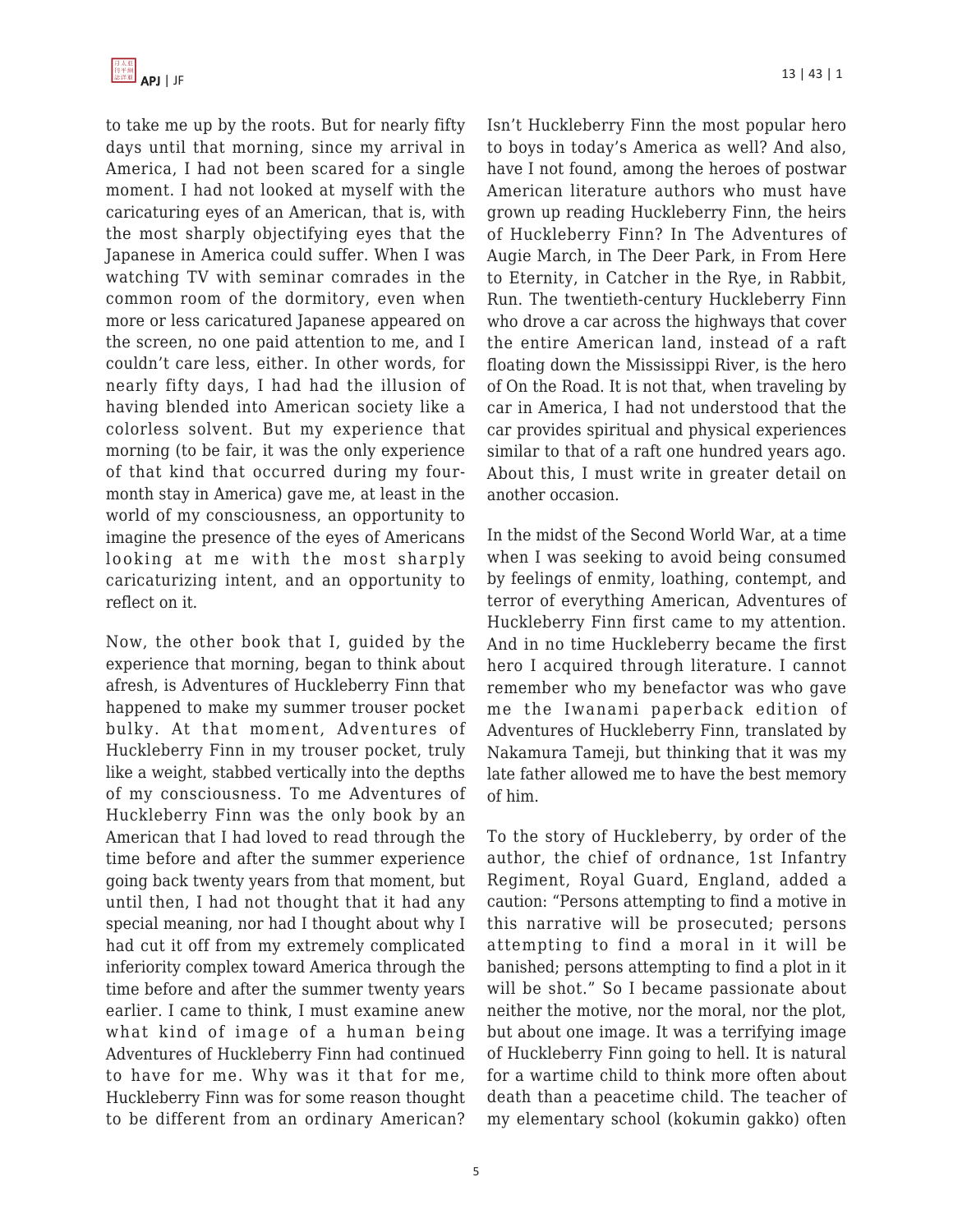tested us thus: "Come, tell me, if His Majesty the Emperor tells you to die, what will you do?"

The expected answer was, I will die, sir, I will disembowel myself and die. Of course, I was sure in some way that His Majesty the Emperor was unlikely to come all the way to a village in a valley like this looking for me, a dirty little thing, but in repeating this solemn lie about death so many times, it seemed that I ceased to feel any connection to the word hell.

After his cavern exploration with Tom Sawyer (also a unique hero, but I was never attracted to him), Huckleberry was adopted by a strict and mannerly widow, and removed from his drifter's life. But Huckleberry was tormented by that new life. "The widow's sister tried to educate him.<sup>4</sup> Then she told me all about the bad place, and I said I wished I was there. She got mad, then, but I didn't mean no harm. All I wanted was to go somewheres; all I wanted was a change, I warn't particular."

In the end Huckleberry set out on a journey with the black slave Jim floating down the Mississippi River on a raft. The same Jim creates a profound dilemma for him, and Huckleberry ends up confronting his own hell.

"Jim said it made him all over trembly and feverish to be so close to freedom. Well, I can tell you it made me all over trembly and feverish, too, to hear him, because I begun to get it through my head that he was most free—and who was to blame for it? Why, me. I couldn't get that out of my conscience, no how nor no way. It got to troubling me so I couldn't rest; I couldn't stay still in one place. It hadn't ever come home to me before, what this thing was that I was doing. But now it did; and it staid with me, and scorched me more and more. I tried to make out to myself that I warn't to blame, because I didn't run him off from his rightful owner, but it warn't no use."

"It would get all around, that Huck Finn helped a nigger to get his freedom; and if I was to ever see anybody from that town again, I'd be ready to get down and lick his boots for shame. That's just the way: a person does a low-down thing, and then he don't want to take no consequences of it. Thinks as long as he can hide it, it ain't no disgrace. That was my fix exactly. The more I studied about this, the more my conscience went to grinding me, and the more wicked and low-down and ornery I got to feeling. And at last, when it hit me all of a sudden that here was the plain hand of Providence slapping me in the face and letting me know my wickedness was being watched all the time from up there in heaven, whilst I was stealing a poor old woman's nigger that hadn't ever done me no harm, and now was showing me there's One that's always on the lookout, and ain't agoing to allow no such miserable doings to go only just so fur and no further, I most dropped in my tracks I was so scared."

After such troubling thoughts, Huckleberry writes a letter secretly telling the rightful owner that a white man has happened to capture Jim, and then must decide whether to send it or not. "It was a close place. I took it up, and held it in my hand. I was a trembling, because I'd got to decide, forever, betwixt two things, and I knowed it. I studied a minute, sort of holding my breath, and then says to myself:

"'All right, then, I'll go to hell'—and tore it up.

"It was awful thoughts, and awful words, but they was said. And I let them stay said; and never thought no more about reforming. I shoved the whole thing out of my head; and said I would take up wickedness again, which was in my line, being brung up to it, and the other warn't. And for a starter, I would go to work and steal Jim out of slavery again; and if I could think up anything worse, I would do that, too; because as long as I was in, and in for good, I might as well go the whole hog."

Compared with Tom Sawyer who is inside the social order, Huckleberry, who is outside society, freely chooses hell for his own sake. In